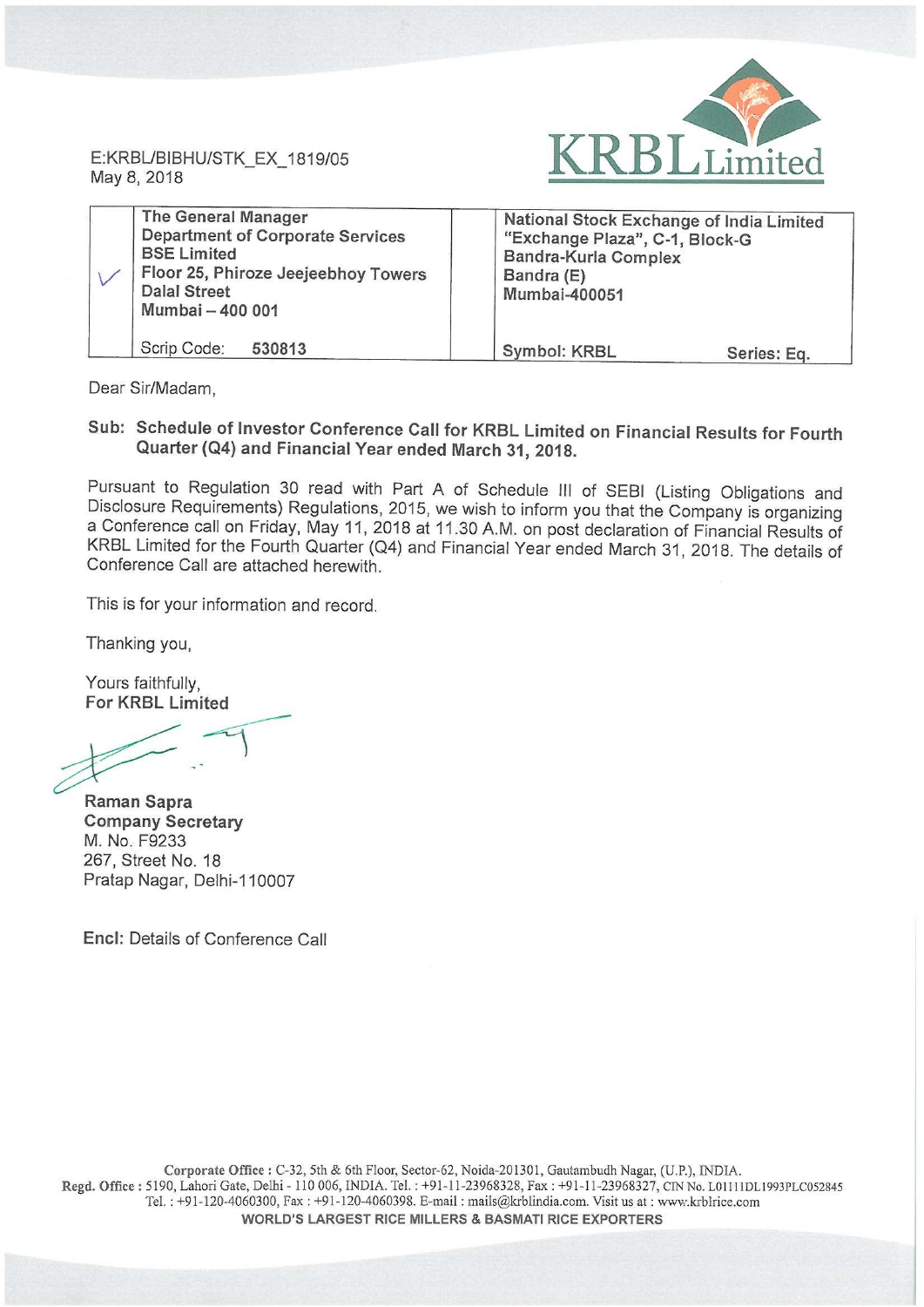E: KRBL/BIBHU/STK\_EX\_1 May 8, 2018



| <b>The General Manager</b><br><b>Department of Corporate Services</b><br><b>BSE Limited</b><br>Floor 25, Phiroze Jeejeebhoy Towers<br><b>Dalal Street</b><br>Mumbai - 400 001 |  | National Stock Exchange of India Limited<br>"Exchange Plaza", C-1, Block-G<br><b>Bandra-Kurla Complex</b><br>Bandra (E)<br><b>Mumbai-400051</b> |             |
|-------------------------------------------------------------------------------------------------------------------------------------------------------------------------------|--|-------------------------------------------------------------------------------------------------------------------------------------------------|-------------|
| Scrip Code:<br>530813                                                                                                                                                         |  | <b>Symbol: KRBL</b>                                                                                                                             | Series: Eq. |

Dear Sir/Madam,

### Sub: Schedule of Investor Conference Call for KRBL Limited on Financial Results for Fourth Quarter (Q4) and Financial Year ended March 31, 2018.

Pursuant to Regulation <sup>30</sup> read with Part <sup>A</sup> of Schedule III of SEBI (Listing Obligations and Disclosure Requirements) Regulations, 2015, we wish to inform you that the Company is organizing <sup>a</sup> Conference call on Friday, May 11, <sup>2018</sup> at 11.30 AM. on post declaration of Financial Results of KRBL Limited for the Fourth Quarter (Q4) and Financial Year ended March 31, 2018. The details of Conference Call are attached herewith.

This is for your information and record.

Thanking you,

Yours faithfully, For KRBL Limited

Raman Sapra Company Secretary M. No. F9233 267, Street No. 18 Pratap Nagar, Delhi-110007

Encl: Details of Conference Call